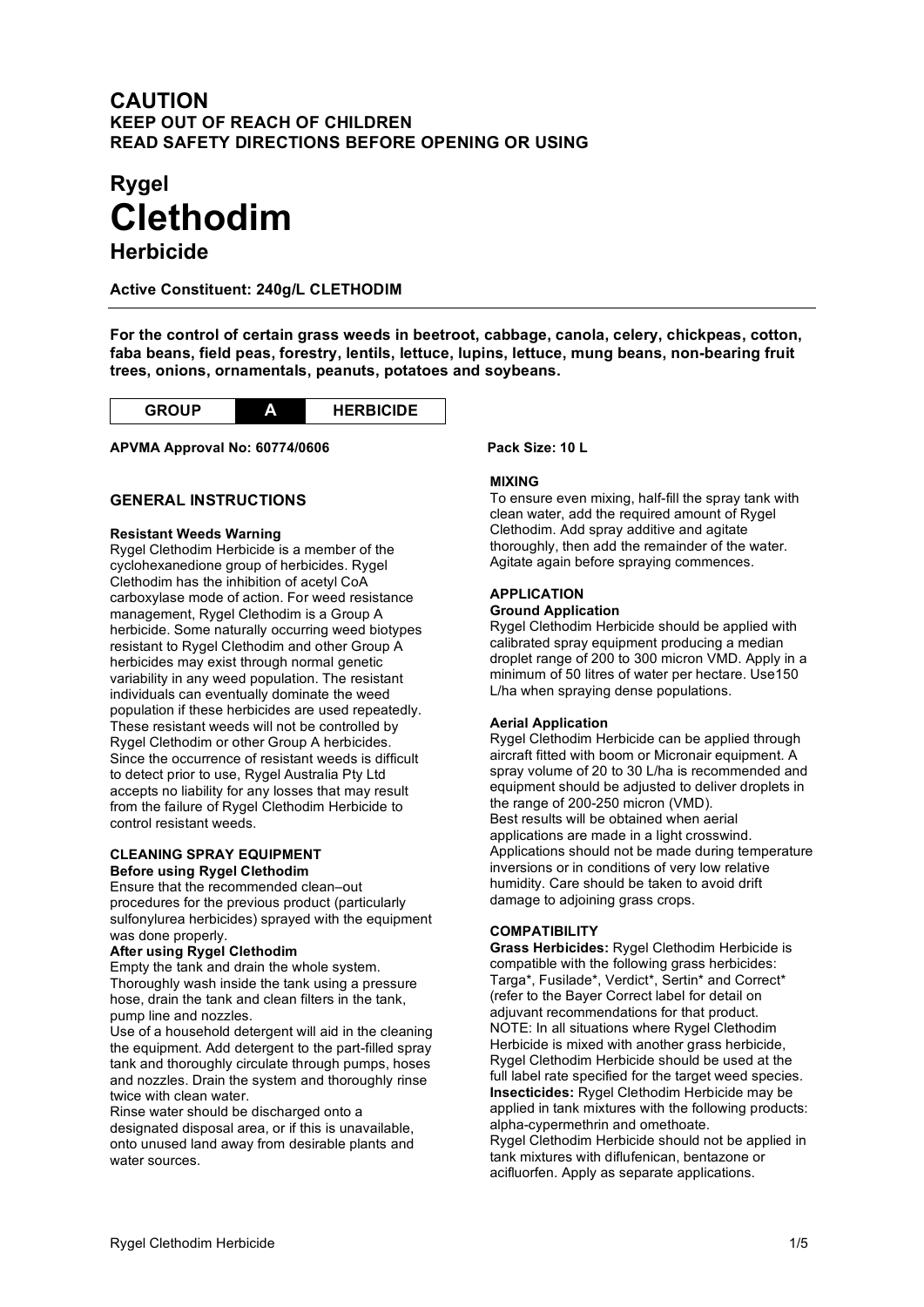For information on compatibility of products not listed, please refer to Rygel Australia Pty Ltd.

#### **CAUTION**

**Ornamentals and Trees** – While Rygel Clethodim Herbicide is generally selective to broadleaf plants (i.e. it is active against grasses), tests should always be made on a small number of plants not previously tested.

Do NOT use on Gymnosperms (pines, conifers etc.) unless a prior test has been conducted to check safety on the relevant species.

#### **PROTECTION OF CROPS, NATIVE AND OTHER NON-TARGET PLANTS**

DO NOT apply Rygel Clethodim Herbicide if wind is likely to cause drift onto susceptible crops/plants, cropping lands or pastures. Rygel Clethodim Herbicide should not be applied through misting equipment or any other method likely to cause excessive drift. Care should be taken to avoid damage to adjoining native grasses or grass crops.

#### **PROTECTION OF WILDLIFE, FISH, CRUSTACEANS AND ENVIRONMENT**

DO NOT contaminate streams, rivers or waterways with the chemical or used containers.

#### **STORAGE AND DISPOSAL**

Store in the closed, original container in a dry, cool, well-ventilated area out of direct sunlight. Protect from frost.

Triple or preferably pressure rinse containers before disposal. Add rinsings to spray tank. Do NOT dispose of undiluted chemicals on-site. If recycling, replace cap and return clean containers to recycler or designated collection point. If not recycling, break, crush or puncture and bury empty containers in a local authority landfill. If no landfill is available, bury the containers below 500 mm in a disposal pit specifically marked and set up for this purpose clear of waterways, desirable vegetation and tree roots. Empty containers and product should NOT be burnt.

#### **SAFETY DIRECTIONS**

Harmful if swallowed. Will irritate the eyes and skin. When preparing spray and using the prepared spray wear cotton overalls buttoned to the neck and wrist, washable hat, elbow-length PVC gloves and face shield or goggles. If product in eyes, wash it out immediately with water. After use and before eating, drinking or smoking, wash hands, arms and face thoroughly with soap and water. After each day's use, wash gloves and face shield or goggles and contaminated clothing.

#### **FIRST AID**

If poisoning occurs contact a doctor or Poisons Information Centre. Phone Australia 13 11 26. If swallowed, do not induce vomiting. Give a glass of water.

#### **MSDS**

Additional information is listed in the Material Safety Data Sheet, which is available from the supplier.

#### **CONDITIONS OF SALE**

The use of Rygel Clethodim Herbicide being beyond the control of the manufacturer, no warranty

expressed or implied is given by Rygel Australia Pty Ltd regarding its suitability, fitness or efficiency for any purpose for which it is used by the buyer, whether in accordance with the directions or not and Rygel Australia Pty Ltd accepts with no responsibility for any consequences whatsoever resulting from the use of this product.

#### **In an Emergency Dial 000 Police or Fire Brigade**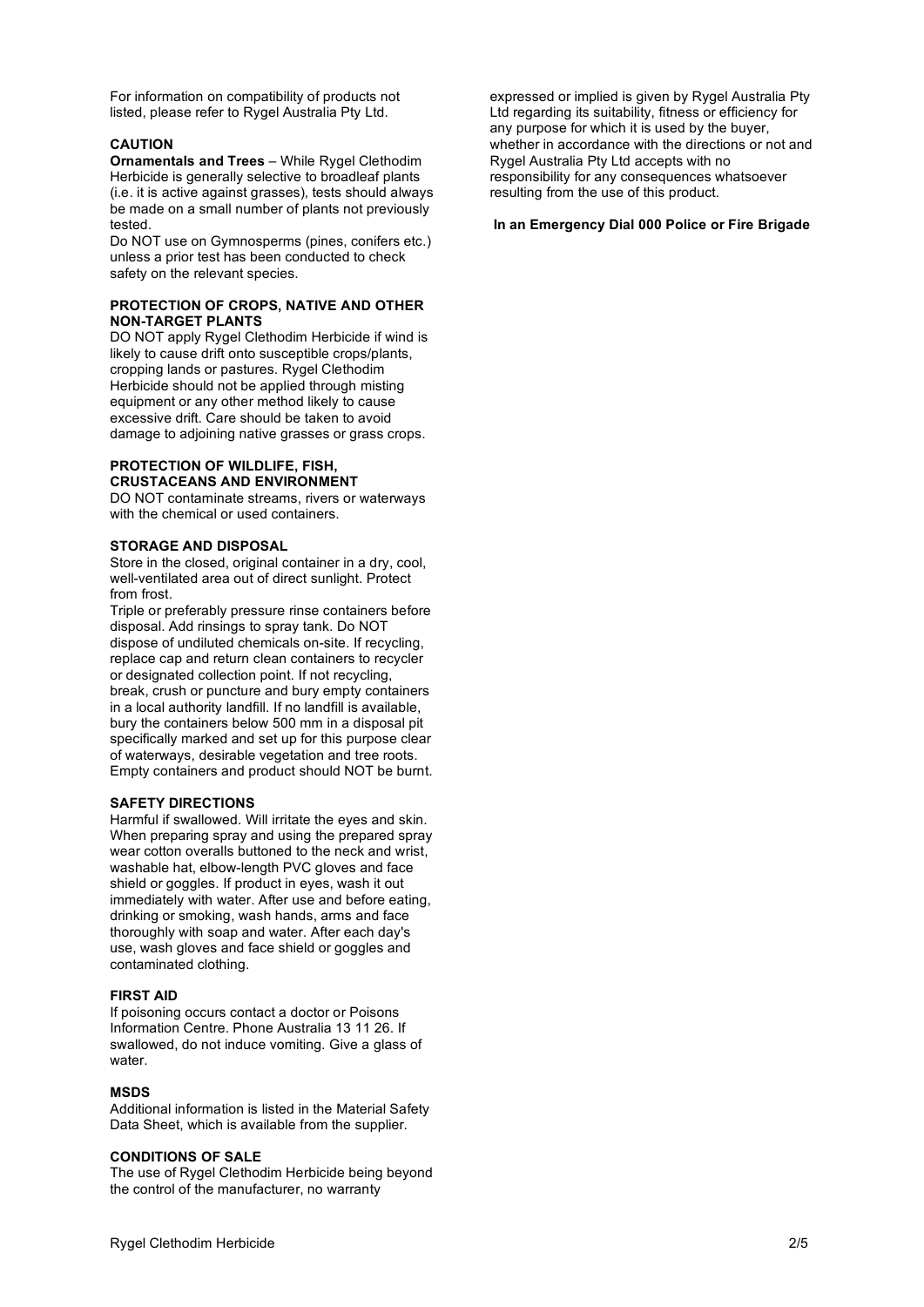# **DIRECTIONS FOR USE**

# **RESTRAINTS:**

DO NOT apply without the addition of an adjuvant. DO NOT apply to plants that are stressed by moisture or temperature extremes. DO NOT apply if rain is expected within a one hour of application. DO NOT apply Rygel Clethodim Herbicide more than once to any one crop.

| Crop                                                                                                                                                                                                                                                                                                                                                                                                                                                                                                                                          | <b>Crop Growth</b><br><b>Stage</b>                                                                                                                                                                                                                                                                         | <b>Weeds Controlled</b>                                                                                                                                                                                                                                                                    | Rate<br>mL/ha                                               | Stage of<br>Weed<br>Growth                 | <b>State</b>                                    | <b>Critical Comments</b>                                                                                                                                                                                                                                                                                                                                                                                                              |
|-----------------------------------------------------------------------------------------------------------------------------------------------------------------------------------------------------------------------------------------------------------------------------------------------------------------------------------------------------------------------------------------------------------------------------------------------------------------------------------------------------------------------------------------------|------------------------------------------------------------------------------------------------------------------------------------------------------------------------------------------------------------------------------------------------------------------------------------------------------------|--------------------------------------------------------------------------------------------------------------------------------------------------------------------------------------------------------------------------------------------------------------------------------------------|-------------------------------------------------------------|--------------------------------------------|-------------------------------------------------|---------------------------------------------------------------------------------------------------------------------------------------------------------------------------------------------------------------------------------------------------------------------------------------------------------------------------------------------------------------------------------------------------------------------------------------|
| Canola: DO NOT<br>Canola,<br>APPLY after<br>Chickpeas,<br>flower buds<br>Faba<br>become visible<br>beans,<br>(green buds)<br>Field peas,<br>Chickpeas: DO<br>Lentils $^{\circledR}$ ,<br>Lupins $^{\#}$<br><b>NOT APPLY</b><br>beyond full<br>flowering<br>Faba beans: DO<br><b>NOT APPLY</b><br>beyond full<br>flowering<br>Field peas: DO<br><b>NOT APPLY</b><br>beyond full<br>flowering<br>Lentils: Apply up<br>to 7 nodes / early<br>branching stage<br>of crop growth<br>Lupins: DO NOT<br>APPLY after 80%<br>of flowers have<br>opened |                                                                                                                                                                                                                                                                                                            | Annual Ryegrass<br>(Lolium rigidum)<br><b>Annual Phalaris</b><br>(Phalaris minor)                                                                                                                                                                                                          | 150 to<br>250                                               | 2 leaf to<br>fully<br>tillered             | Qld,<br>NSW,<br>ACT,<br>Vic,                    | Always apply with<br>Kwickin at 1L/100L<br>spray volume.<br>The lower doses will<br>provide effective control<br>if applied under ideal<br>conditions to weeds that<br>are smaller, actively<br>growing and free from<br>temperature or water<br>stress.<br>See COMPATIBILITY<br>AND CAUTIONS in<br><b>GENERAL</b><br><b>INSTRUCTIONS for</b><br>mixture<br>recommendations with<br>insecticides, fungicides<br>and other herbicides. |
|                                                                                                                                                                                                                                                                                                                                                                                                                                                                                                                                               |                                                                                                                                                                                                                                                                                                            | <b>Barley Grass</b><br>(Hordeum<br>leporinum)<br>Brome grass<br>(Bromus diandrus)<br>Wild Oats (Avena<br>spp.)                                                                                                                                                                             | 175 to<br>250                                               |                                            | Tas,<br>WA only                                 |                                                                                                                                                                                                                                                                                                                                                                                                                                       |
|                                                                                                                                                                                                                                                                                                                                                                                                                                                                                                                                               |                                                                                                                                                                                                                                                                                                            | <b>Volunteer Wheat</b><br>(Triticum aestivum)<br><b>Volunteer Oats</b><br>(Avena sativa)                                                                                                                                                                                                   | 200* to<br>250<br>* (175 to<br>250 in<br><b>WA</b><br>only) |                                            |                                                 |                                                                                                                                                                                                                                                                                                                                                                                                                                       |
|                                                                                                                                                                                                                                                                                                                                                                                                                                                                                                                                               |                                                                                                                                                                                                                                                                                                            | <b>Volunteer Barley</b><br>(Hordeum vulgare)                                                                                                                                                                                                                                               | 250                                                         |                                            |                                                 |                                                                                                                                                                                                                                                                                                                                                                                                                                       |
|                                                                                                                                                                                                                                                                                                                                                                                                                                                                                                                                               |                                                                                                                                                                                                                                                                                                            | Silver grass (Vulpia<br>bromoides)-<br>suppression only                                                                                                                                                                                                                                    | 250 to<br>500                                               |                                            | NSW,<br>ACT,<br>Vic, Tas<br>only                | <sup>@</sup> Application up to 7-<br>node/early-branching<br>crop growth stage only.                                                                                                                                                                                                                                                                                                                                                  |
|                                                                                                                                                                                                                                                                                                                                                                                                                                                                                                                                               | Paradoxa grass,<br>(Phalaris paradoxa)                                                                                                                                                                                                                                                                     | $250 -$<br>375<br>375                                                                                                                                                                                                                                                                      | 2 to 5 leaf<br>stage<br>5-leaf to<br>fully<br>tillered      | Qld,<br>NSW,<br><b>ACT</b><br>only         | # NOT QLD.                                      |                                                                                                                                                                                                                                                                                                                                                                                                                                       |
| Cotton (Qld,<br>NSW and<br>NT only),<br>peanuts,<br>Mung<br>Beans,<br>Soybeans                                                                                                                                                                                                                                                                                                                                                                                                                                                                | Cotton: DO NOT<br>APPLY after full<br>flowering (mid<br>bloom)<br>Peanuts: DO<br><b>NOT APPLY</b><br>after the pod fill<br>stage of crop<br>development<br>Mung beans:<br>DO NOT APPLY<br>after first flower<br>buds are visible<br>Soybeans: DO<br><b>NOT APPLY</b><br>after first flowers<br>are visible | Barnyard grass<br>(Echinochloa spp.)<br>Blown grass<br>(Agrostis aveacea)<br>Crowsfoot grass<br>(Eleusine indica)                                                                                                                                                                          | 250 to<br>375<br>375                                        | 2 to 5 leaf<br>stage<br>5-leaf to<br>fully | Qld,<br>NSW,<br>ACT,<br>Vic<br>WA,<br><b>NT</b> | Always apply with<br>Kwickin at 1L/100L<br>spray volume.<br>The lower doses will<br>provide effective control<br>if applied under ideal                                                                                                                                                                                                                                                                                               |
|                                                                                                                                                                                                                                                                                                                                                                                                                                                                                                                                               |                                                                                                                                                                                                                                                                                                            | <b>Feathertop Rhodes</b><br>grass (Chloris<br>virgata)<br>Liverseed grass<br>(Urochloa<br>panicoides)<br>Red Spangletop<br>grass (Leptochloa<br>filiformis)<br>Seedling Johnson<br>grass (Sorghum<br>halepense)<br>Summer grass<br>(Digitaria spp.)<br>Volunteer Sorghum<br>(Sorghum spp.) |                                                             | tillered                                   | only                                            | conditions to weeds that<br>are smaller, actively<br>growing and free from<br>temperature or water<br>stress.<br>See COMPATIBILITY<br>AND CAUTIONS in<br><b>GENERAL</b><br><b>INSTRUCTIONS for</b><br>mixture<br>recommendations with<br>insecticides, fungicides<br>and other herbicides.                                                                                                                                            |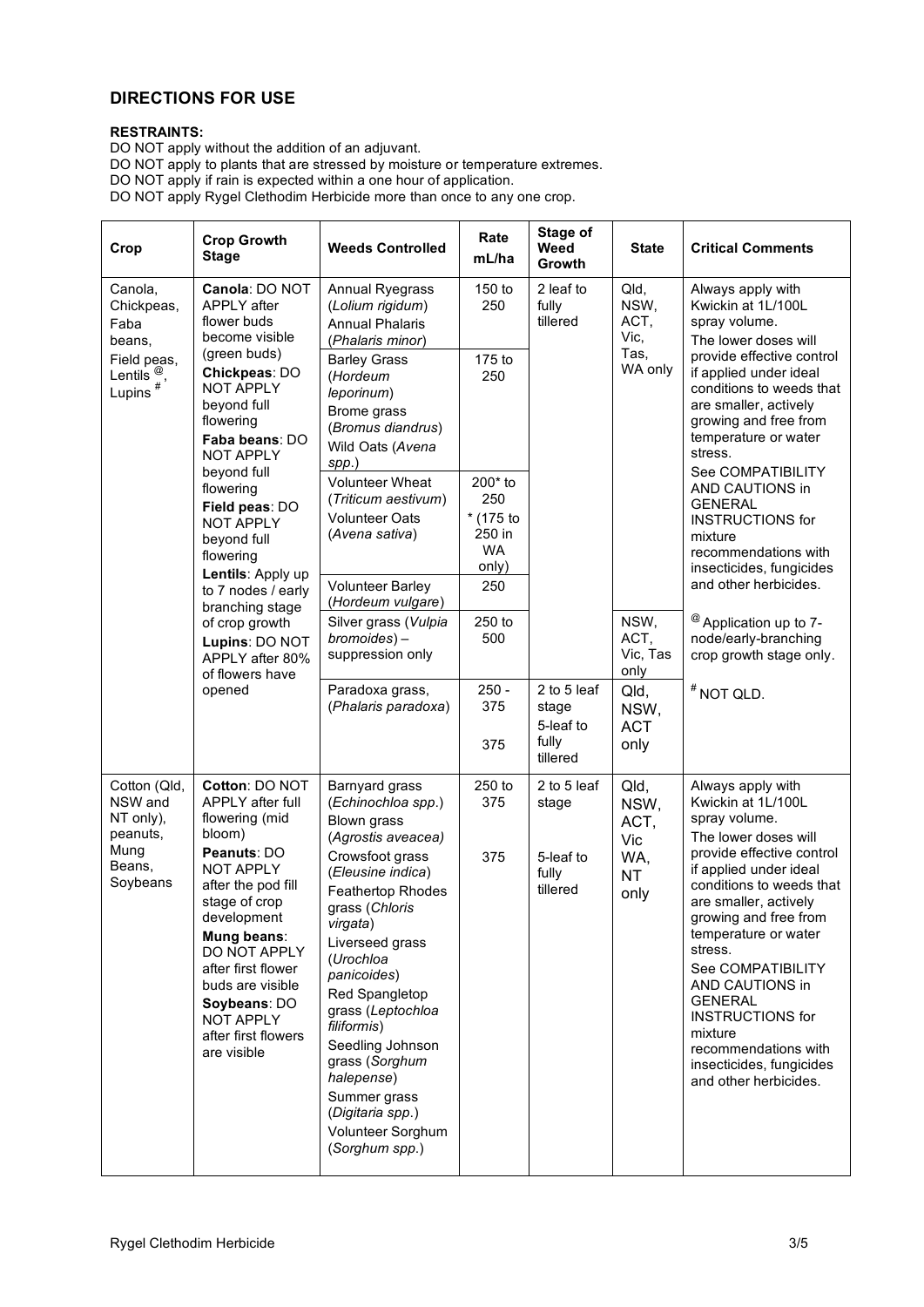| Crop                                                        | <b>Weeds Controlled</b>                                                   | Rate<br>mL/ha                     | <b>Stage</b><br>of<br>Weed<br>Growth | <b>State</b> | <b>Critical Comments</b>                                                                                                                                                                                                          |
|-------------------------------------------------------------|---------------------------------------------------------------------------|-----------------------------------|--------------------------------------|--------------|-----------------------------------------------------------------------------------------------------------------------------------------------------------------------------------------------------------------------------------|
| Beetroot,<br>Cabbage,<br>Celery,<br>Lettuce,                | Barnyard grass<br>(Echinochloa spp.)<br>Blown grass (Agrostis<br>aveacea) | 250 to 375                        | $2$ to 5<br>leaf<br>stage            | All states   | Always apply with Kwickin at<br>1L/100L spray volume.<br>The lower doses will provide                                                                                                                                             |
| Potatoes,<br>Onions                                         | Crowsfoot grass<br>(Eleusine indica)                                      | 375                               | 5-leaf to<br>fully<br>tillered       |              | effective control if applied under<br>ideal conditions to weeds that are<br>smaller, actively growing and free<br>from temperature or water stress.<br>Use a spray volume of 150L/ha<br>when spraying dense grass<br>populations. |
|                                                             | Feathertop Rhodes<br>grass (Chloris virgata)                              |                                   |                                      |              |                                                                                                                                                                                                                                   |
|                                                             | Liverseed grass<br>(Urochloa panicoides)                                  |                                   |                                      |              |                                                                                                                                                                                                                                   |
|                                                             | Paradoxa grass,<br>(Phalaris paradoxa)                                    |                                   |                                      |              |                                                                                                                                                                                                                                   |
|                                                             | Red Spangletop grass<br>(Leptochloa filiformis)                           |                                   |                                      |              |                                                                                                                                                                                                                                   |
|                                                             | Seedling Johnson grass<br>(Sorghum halepense)                             |                                   |                                      |              |                                                                                                                                                                                                                                   |
|                                                             | Summer grass (Digitaria<br>$spp.$ )<br>Volunteer Sorghum                  |                                   |                                      |              |                                                                                                                                                                                                                                   |
|                                                             | (Sorghum spp.)                                                            |                                   |                                      |              |                                                                                                                                                                                                                                   |
|                                                             | Annual Ryegrass<br>(Lolium rigidum)                                       | 150 to 250<br>175 to 250          | 2 leaf to<br>fully<br>tillered       | All states   | Always apply with Kwickin at<br>1L/100L spray volume.                                                                                                                                                                             |
|                                                             | <b>Annual Phalaris</b><br>(Phalaris minor)                                |                                   |                                      |              | The lower doses will provide                                                                                                                                                                                                      |
|                                                             | Barley Grass (Hordeum<br>leporinum)                                       |                                   |                                      |              | effective control if applied under<br>ideal conditions to weeds that are                                                                                                                                                          |
|                                                             | Brome grass (Bromus<br>diandrus)                                          |                                   |                                      |              | smaller, actively growing and free<br>from temperature or water stress.                                                                                                                                                           |
|                                                             | Wild Oats (Avena spp.)                                                    |                                   |                                      |              | Use a spray volume of 150L/ha                                                                                                                                                                                                     |
|                                                             | <b>Volunteer Wheat</b><br>(Triticum aestivum)                             | 200* to<br>250                    |                                      |              | when spraying dense grass                                                                                                                                                                                                         |
|                                                             | Volunteer Oats (Avena<br>sativa)                                          | $*$ (175 to<br>250 in WA<br>only) |                                      |              | populations.                                                                                                                                                                                                                      |
|                                                             | <b>Volunteer Barley</b><br>(Hordeum vulgare)                              | 250                               |                                      |              |                                                                                                                                                                                                                                   |
|                                                             | Silver grass (Vulpia<br>$b$ romoides $)$ –<br>suppression only            | 250 to 500                        |                                      |              |                                                                                                                                                                                                                                   |
|                                                             | (not Qld, WA)                                                             |                                   |                                      |              |                                                                                                                                                                                                                                   |
|                                                             | Winter grass (Poa<br>annua)                                               | 500                               |                                      |              |                                                                                                                                                                                                                                   |
| Forestry, non-<br>bearing fruit<br>trees and<br>ornamentals | Annual Ryegrass<br>(Lolium rigidum)                                       | 500                               | 2 leaf to<br>fully<br>tillered       | All states   | Apply after plants have recovered<br>from transplant shock and are<br>showing signs of active growth.                                                                                                                             |
|                                                             | <b>Annual Phalaris</b><br>(Phalaris minor)                                |                                   |                                      |              | Always apply with Kwickin at                                                                                                                                                                                                      |
|                                                             | Barley Grass (Hordeum<br>leporinum)                                       |                                   |                                      |              | 1L/100L spray volume.                                                                                                                                                                                                             |
|                                                             | Barnyard grass<br>(Echinochloa spp.)                                      |                                   |                                      |              | Use a spray volume of 150L/ha<br>when spraying dense grass<br>populations.                                                                                                                                                        |
|                                                             | Blown grass (Agrostis<br>aveacea)                                         |                                   |                                      |              | Do NOT use on Gymnosperms                                                                                                                                                                                                         |
|                                                             | Brome grass (Bromus<br>diandrus)                                          |                                   |                                      |              | (pines, conifers etc.) unless a prior<br>test has been conducted to check<br>safety on the relevant species.                                                                                                                      |